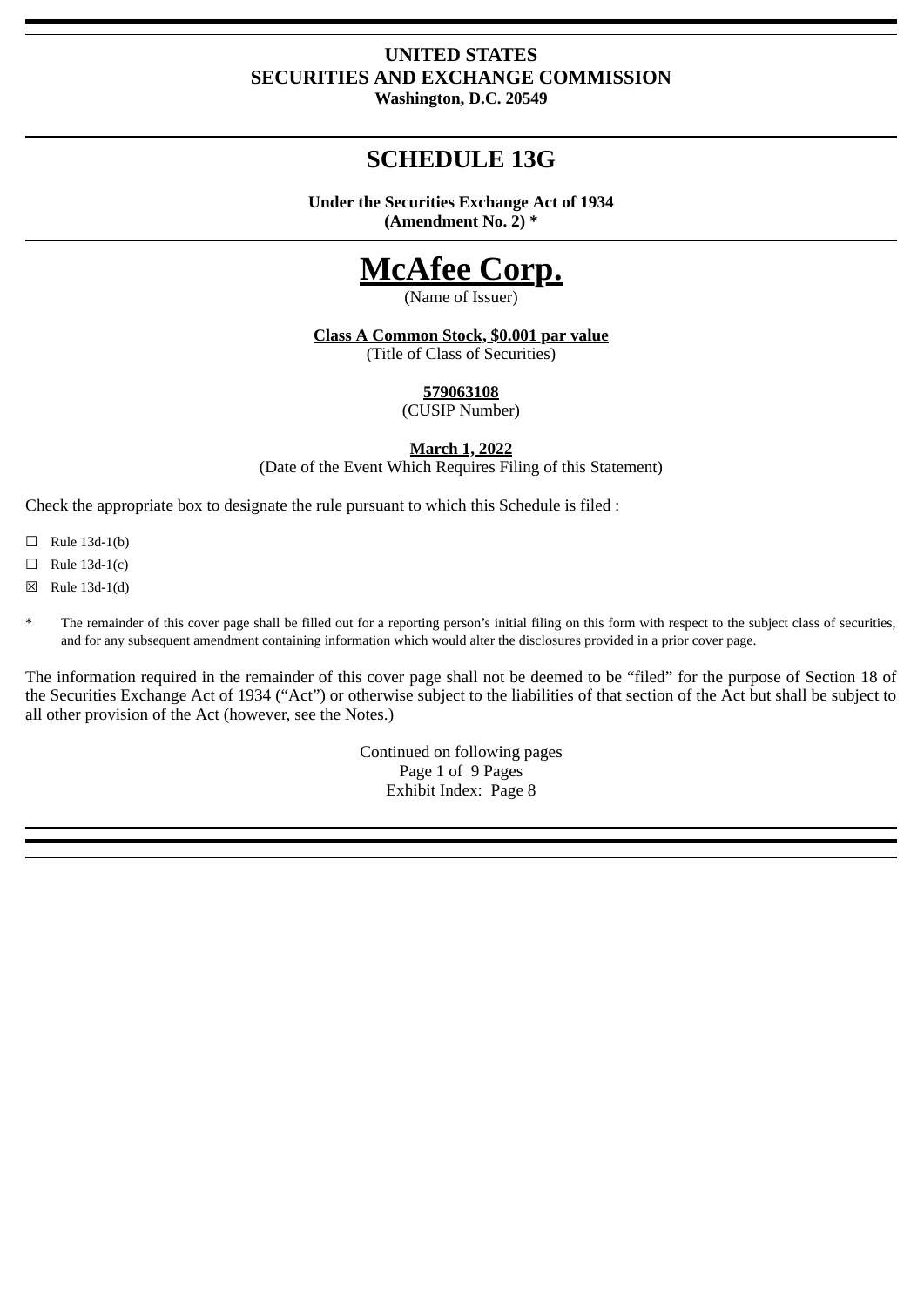|                                                 | <b>NAMES OF REPORTING PERSONS</b>                                                   |                            |                                                              |  |  |
|-------------------------------------------------|-------------------------------------------------------------------------------------|----------------------------|--------------------------------------------------------------|--|--|
| $\mathbf{1}$                                    |                                                                                     | <b>GIC Private Limited</b> |                                                              |  |  |
|                                                 | CHECK THE APPROPRIATE BOX IF A MEMBER OF A GROUP                                    |                            |                                                              |  |  |
| $\overline{2}$                                  | (a)                                                                                 |                            |                                                              |  |  |
|                                                 | (b)                                                                                 |                            |                                                              |  |  |
| 3                                               | <b>SEC USE ONLY</b>                                                                 |                            |                                                              |  |  |
|                                                 | <b>CITIZENSHIP OR PLACE OF ORGANIZATION</b>                                         |                            |                                                              |  |  |
| $\overline{\mathbf{4}}$                         | Republic of Singapore                                                               |                            |                                                              |  |  |
|                                                 |                                                                                     |                            | <b>SOLE VOTING POWER</b>                                     |  |  |
|                                                 |                                                                                     | 5                          | $\Omega$                                                     |  |  |
|                                                 |                                                                                     |                            | <b>SHARED VOTING POWER</b>                                   |  |  |
| <b>NUMBER OF SHARES</b><br><b>BENEFICIALLY</b>  |                                                                                     | 6                          | $\overline{0}$                                               |  |  |
| <b>OWNED BY EACH</b><br><b>REPORTING PERSON</b> |                                                                                     |                            | <b>SOLE DISPOSITIVE POWER</b>                                |  |  |
| <b>WITH</b>                                     |                                                                                     | 7                          | $\Omega$                                                     |  |  |
|                                                 |                                                                                     |                            | <b>SHARED DISPOSITIVE POWER</b>                              |  |  |
|                                                 |                                                                                     | 8                          | $\boldsymbol{0}$                                             |  |  |
|                                                 |                                                                                     |                            |                                                              |  |  |
|                                                 |                                                                                     |                            | AGGREGATE AMOUNT BENEFICIALLY OWNED BY EACH REPORTING PERSON |  |  |
| 9                                               | $\overline{0}$                                                                      |                            |                                                              |  |  |
|                                                 | CHECK IF THE AGGREGATE AMOUNT IN ROW (9) EXCLUDES CERTAIN SHARES (SEE INSTRUCTIONS) |                            |                                                              |  |  |
| 10                                              | $\Box$                                                                              |                            |                                                              |  |  |
|                                                 | PERCENT OF CLASS REPRESENTED BY AMOUNT IN ROW (9)                                   |                            |                                                              |  |  |
| 11                                              | $0.0\%$ (1)                                                                         |                            |                                                              |  |  |
|                                                 | TYPE OF REPORTING PERSON (SEE INSTRUCTIONS)                                         |                            |                                                              |  |  |
| 12                                              | CO                                                                                  |                            |                                                              |  |  |

(1) Based on 188,020,902 shares of Class A Common Stock, \$0.001 par value, outstanding as of February 17, 2022, according to the Form 10-K filed by the Issuer with the Securities and Exchange Commission ("SEC") on February 23, 2022.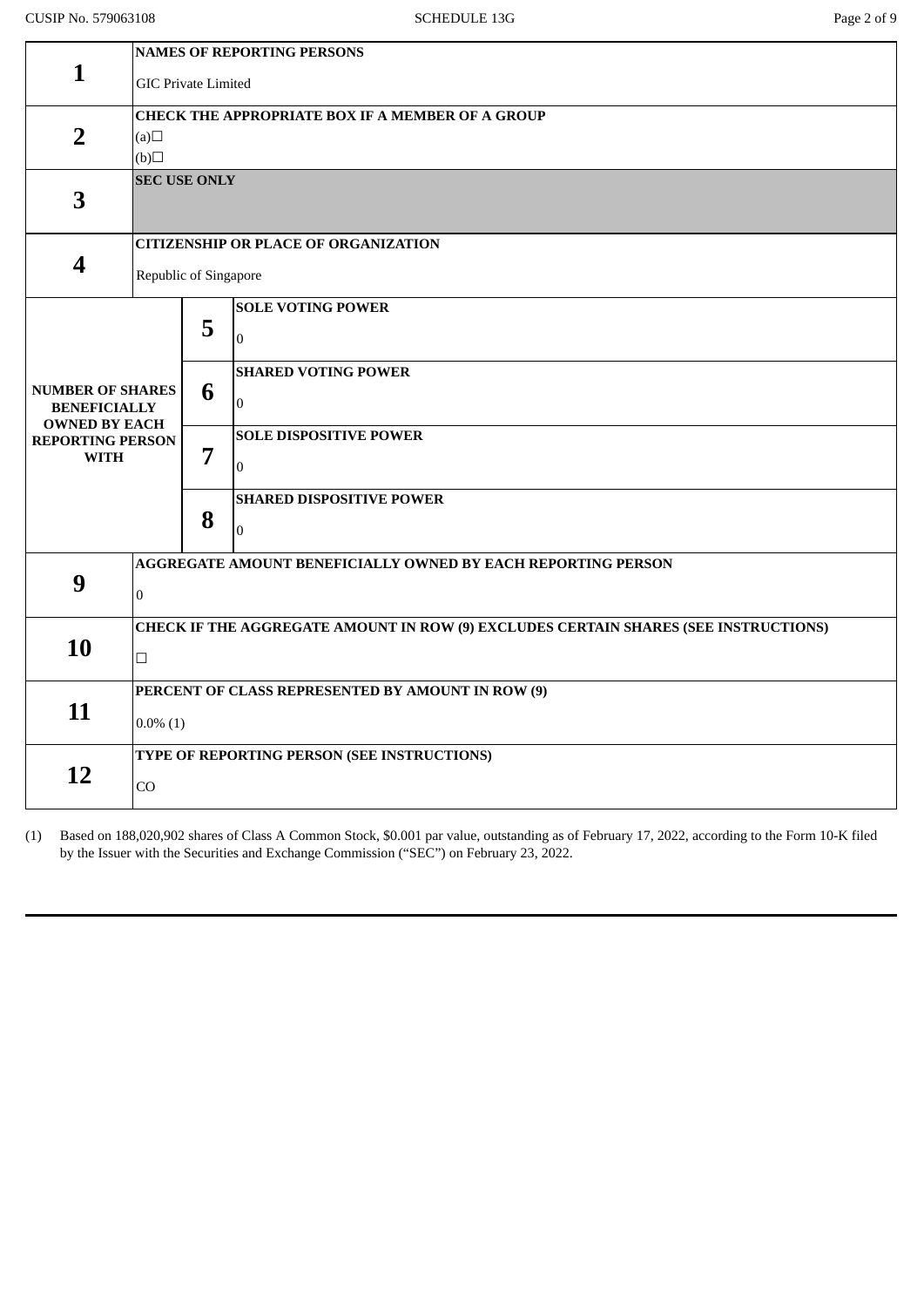|                                                                        | <b>NAMES OF REPORTING PERSONS</b>                                                   |                            |                                                              |  |  |
|------------------------------------------------------------------------|-------------------------------------------------------------------------------------|----------------------------|--------------------------------------------------------------|--|--|
| $\mathbf{1}$                                                           | GIC Special Investments Private Limited                                             |                            |                                                              |  |  |
|                                                                        | CHECK THE APPROPRIATE BOX IF A MEMBER OF A GROUP                                    |                            |                                                              |  |  |
| $\overline{2}$                                                         | (a)                                                                                 |                            |                                                              |  |  |
|                                                                        |                                                                                     | (b)<br><b>SEC USE ONLY</b> |                                                              |  |  |
| 3                                                                      |                                                                                     |                            |                                                              |  |  |
|                                                                        | <b>CITIZENSHIP OR PLACE OF ORGANIZATION</b>                                         |                            |                                                              |  |  |
| $\overline{\mathbf{4}}$                                                | Republic of Singapore                                                               |                            |                                                              |  |  |
|                                                                        |                                                                                     |                            | <b>SOLE VOTING POWER</b>                                     |  |  |
|                                                                        |                                                                                     | 5                          | $\Omega$                                                     |  |  |
|                                                                        |                                                                                     |                            | <b>SHARED VOTING POWER</b>                                   |  |  |
| <b>NUMBER OF SHARES</b><br><b>BENEFICIALLY</b><br><b>OWNED BY EACH</b> |                                                                                     | 6                          | $\Omega$                                                     |  |  |
| <b>REPORTING PERSON</b>                                                |                                                                                     |                            | <b>SOLE DISPOSITIVE POWER</b>                                |  |  |
| <b>WITH</b>                                                            |                                                                                     | 7                          | $\Omega$                                                     |  |  |
|                                                                        |                                                                                     |                            | <b>SHARED DISPOSITIVE POWER</b>                              |  |  |
|                                                                        |                                                                                     | 8                          | $\mathbf{0}$                                                 |  |  |
|                                                                        |                                                                                     |                            | AGGREGATE AMOUNT BENEFICIALLY OWNED BY EACH REPORTING PERSON |  |  |
| 9                                                                      | $\overline{0}$                                                                      |                            |                                                              |  |  |
|                                                                        | CHECK IF THE AGGREGATE AMOUNT IN ROW (9) EXCLUDES CERTAIN SHARES (SEE INSTRUCTIONS) |                            |                                                              |  |  |
| 10                                                                     | $\Box$                                                                              |                            |                                                              |  |  |
|                                                                        | PERCENT OF CLASS REPRESENTED BY AMOUNT IN ROW (9)                                   |                            |                                                              |  |  |
| 11                                                                     | $0.0\%$ (1)                                                                         |                            |                                                              |  |  |
|                                                                        | TYPE OF REPORTING PERSON (SEE INSTRUCTIONS)                                         |                            |                                                              |  |  |
| 12                                                                     | CO                                                                                  |                            |                                                              |  |  |

(1) Based on 188,020,902 shares of Class A Common Stock, \$0.001 par value, outstanding as of February 17, 2022, according to the Form 10-K filed by the Issuer with the SEC on February 23, 2022.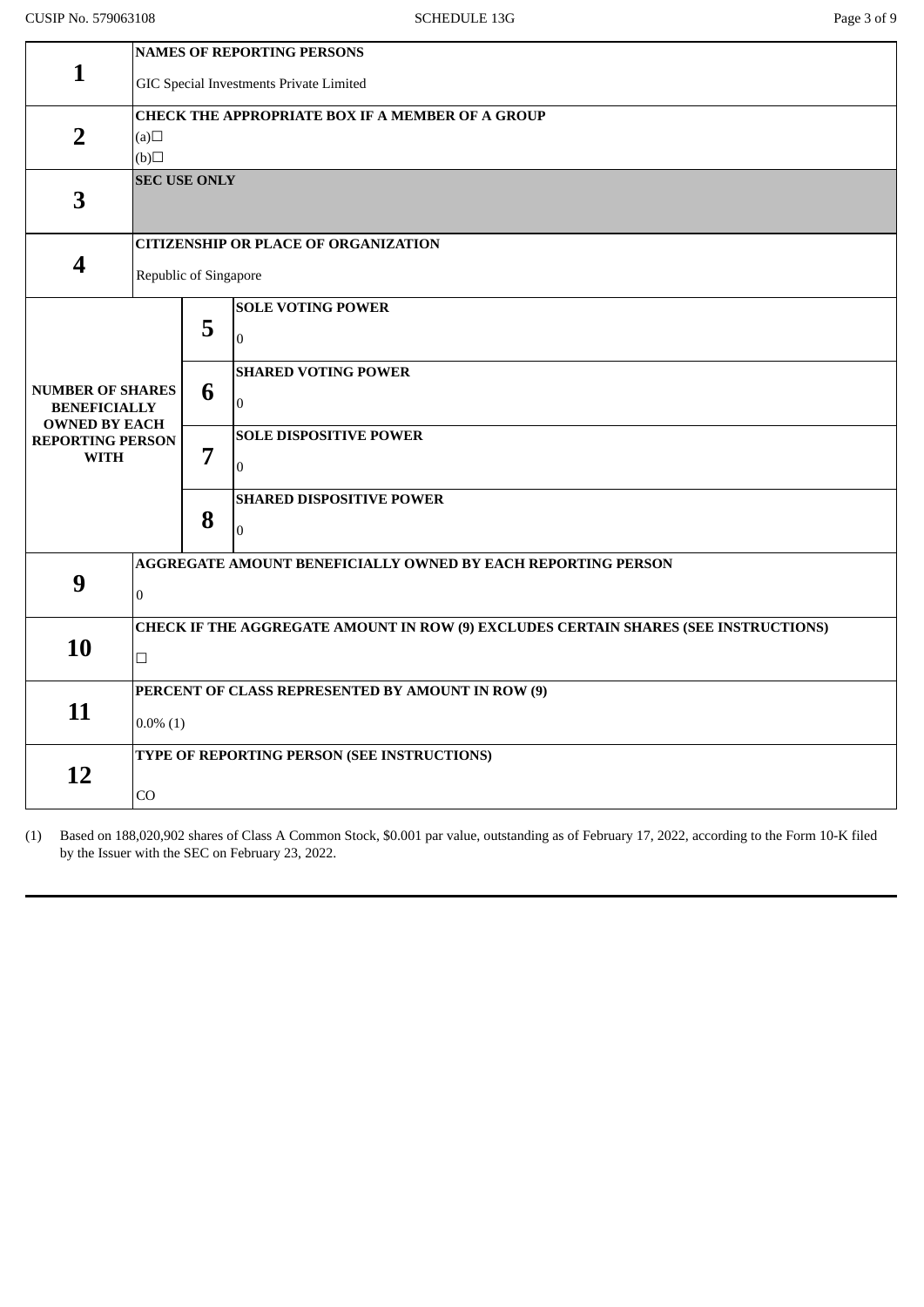|                                             | <b>NAMES OF REPORTING PERSONS</b>                                                   |   |                                                              |  |  |  |
|---------------------------------------------|-------------------------------------------------------------------------------------|---|--------------------------------------------------------------|--|--|--|
|                                             | $\mathbf{1}$<br>Snowlake Investment Pte Ltd                                         |   |                                                              |  |  |  |
|                                             | <b>CHECK THE APPROPRIATE BOX IF A MEMBER OF A GROUP</b>                             |   |                                                              |  |  |  |
| $\overline{2}$                              | (a)                                                                                 |   |                                                              |  |  |  |
|                                             | $\Box$ (d)                                                                          |   |                                                              |  |  |  |
| 3                                           | <b>SEC USE ONLY</b>                                                                 |   |                                                              |  |  |  |
|                                             |                                                                                     |   |                                                              |  |  |  |
|                                             | <b>CITIZENSHIP OR PLACE OF ORGANIZATION</b>                                         |   |                                                              |  |  |  |
| 4                                           | Republic of Singapore                                                               |   |                                                              |  |  |  |
|                                             |                                                                                     |   | <b>SOLE VOTING POWER</b>                                     |  |  |  |
|                                             |                                                                                     | 5 | $\Omega$                                                     |  |  |  |
|                                             |                                                                                     |   | <b>SHARED VOTING POWER</b>                                   |  |  |  |
| <b>NUMBER OF SHARES</b>                     |                                                                                     | 6 |                                                              |  |  |  |
| <b>BENEFICIALLY</b><br><b>OWNED BY EACH</b> |                                                                                     |   | $\overline{0}$                                               |  |  |  |
| <b>REPORTING PERSON</b>                     |                                                                                     |   | <b>SOLE DISPOSITIVE POWER</b>                                |  |  |  |
| <b>WITH</b>                                 |                                                                                     | 7 | $\overline{0}$                                               |  |  |  |
|                                             |                                                                                     |   | <b>SHARED DISPOSITIVE POWER</b>                              |  |  |  |
|                                             |                                                                                     | 8 |                                                              |  |  |  |
|                                             |                                                                                     |   | $\overline{0}$                                               |  |  |  |
|                                             |                                                                                     |   | AGGREGATE AMOUNT BENEFICIALLY OWNED BY EACH REPORTING PERSON |  |  |  |
| 9                                           | $\overline{0}$                                                                      |   |                                                              |  |  |  |
|                                             | CHECK IF THE AGGREGATE AMOUNT IN ROW (9) EXCLUDES CERTAIN SHARES (SEE INSTRUCTIONS) |   |                                                              |  |  |  |
| 10                                          | $\Box$                                                                              |   |                                                              |  |  |  |
|                                             |                                                                                     |   |                                                              |  |  |  |
| 11                                          | PERCENT OF CLASS REPRESENTED BY AMOUNT IN ROW (9)                                   |   |                                                              |  |  |  |
|                                             | $0.0\%$ (1)                                                                         |   |                                                              |  |  |  |
|                                             | TYPE OF REPORTING PERSON (SEE INSTRUCTIONS)                                         |   |                                                              |  |  |  |
| 12                                          | CO                                                                                  |   |                                                              |  |  |  |
|                                             |                                                                                     |   |                                                              |  |  |  |

(1) Based on 188,020,902 shares of Class A Common Stock, \$0.001 par value, outstanding as of February 17, 2022, according to the Form 10-K filed by the Issuer with the SEC on February 23, 2022.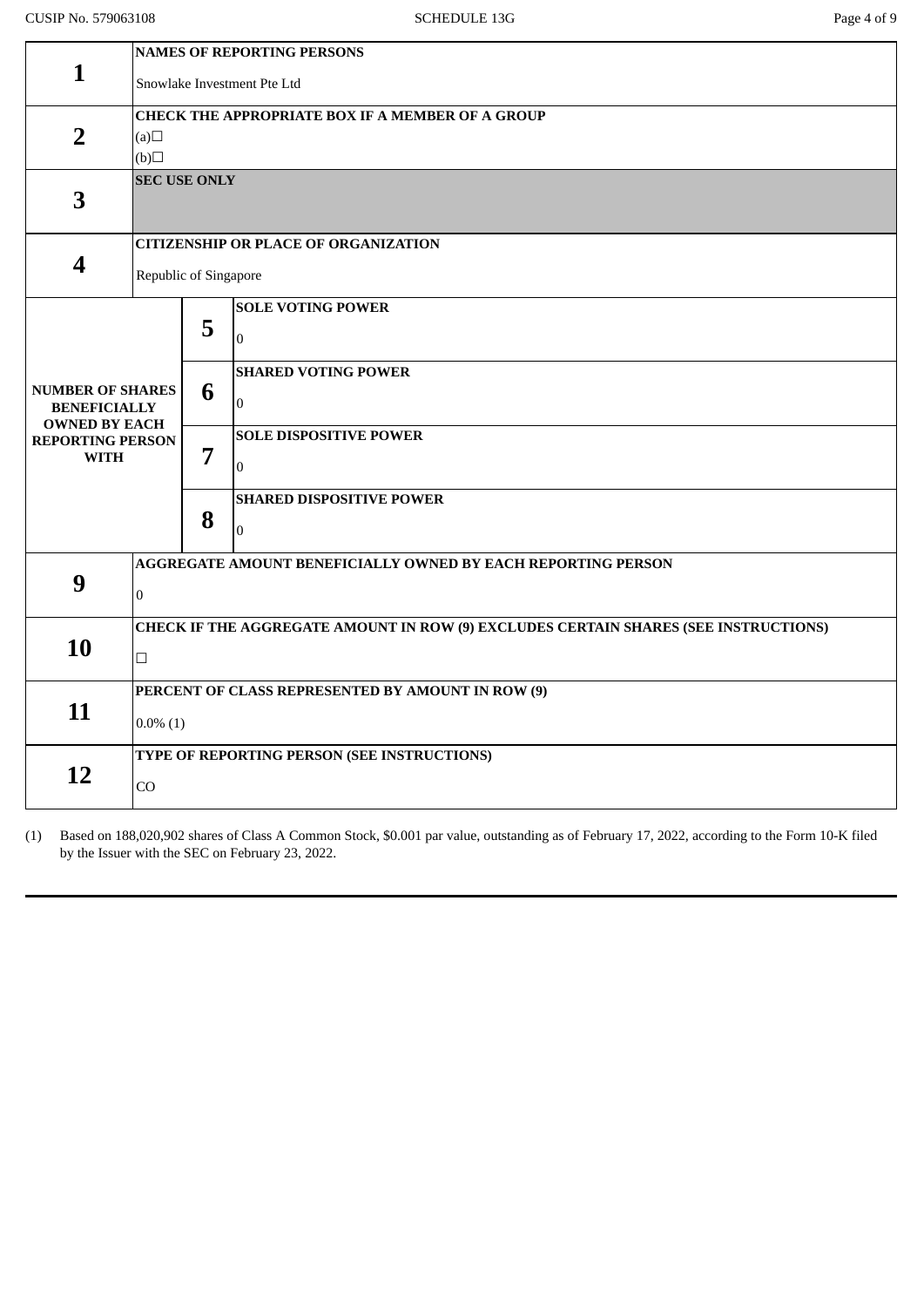#### CUSIP No. 579063108 Page 5 of 9

## **Item 1(a) Name of Issuer**

McAfee Corp.

## **Item 1(b) Address of Issuer's Principal Executive Offices**

6220 America Center Drive San Jose, CA 95002

## **Item 2(a) Name of Persons Filing**

GIC Private Limited GIC Special Investments Private Limited Snowlake Investment Pte Ltd.

## **Item 2(b) Address of Principal Business Office or, if none, Residence**

168 Robinson Road #37-01 Capital Tower Singapore 068912

## **Item 2(c) Citizenship**

GIC Private Limited - Republic of Singapore GIC Special Investments Private Limited - Republic of Singapore Snowlake Investment Pte Ltd. - Republic of Singapore

## **Item 2(d) Title of Class of Securities**

Class A Common Stock, \$0.001 par value

**Item 2(e) CUSIP Number**

## 579063108

Item 3 If this statement is filed pursuant to §§240.13d-1(b), or 13d-2(b) or (c), check whether the person filing is a:

This Item 3 is not applicable.

## **Item 4 Ownership**

Ownership information with respect to GIC Private Limited, GIC Special Investments Private Limited and Snowlake Investment Pte Ltd. is incorporated by reference through items (5) through (9) and (11) of the cover page for each entity.

Snowlake Investment Pte Ltd. shares the power to vote and the power to dispose of all of the shares of Class A Common Stock, \$0.001 par value, of the Issuer held directly by it with GIC Special Investments Private Limited and GIC Private Limited. GIC Special Investments Private Limited is wholly owned by GIC Private Limited and is the private equity investment arm of GIC Private Limited.

GIC Private Limited is wholly-owned by the Government of Singapore ("GoS") and was set up with the sole purpose of managing Singapore's foreign reserves. The GoS disclaims beneficial ownership of such shares.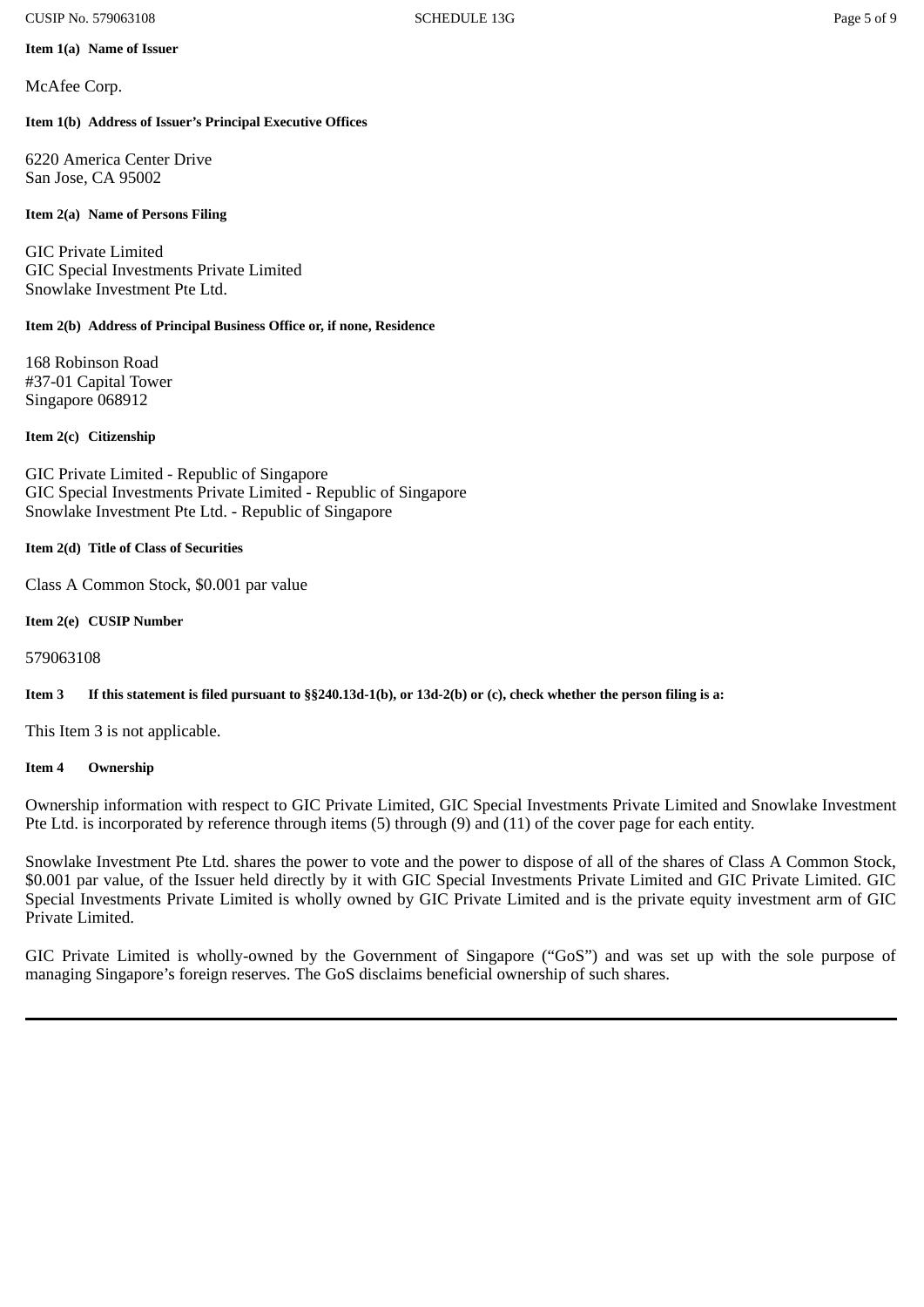#### **Item 5 Ownership of Five Percent or Less of a Class**

If this statement is being filed to report the fact that as of the date hereof the Reporting Persons have ceased to be the beneficial owners of more than five percent of the class of securities, check the following  $\boxtimes$ .

#### **Item 6 Ownership of More than Five Percent on Behalf of Another Person**

This Item 6 is not applicable.

Item 7 Identification and Classification of the Subsidiary Which Acquired the Security Being Reported on by the Parent Holding Company

This Item 7 is not applicable.

**Item 8 Identification and Classification of Members of the Group**

This Item 8 is not applicable.

**Item 9 Notice of Dissolution of Group**

This Item 9 is not applicable.

**Item 10 Certifications**

This Item 10 is not applicable.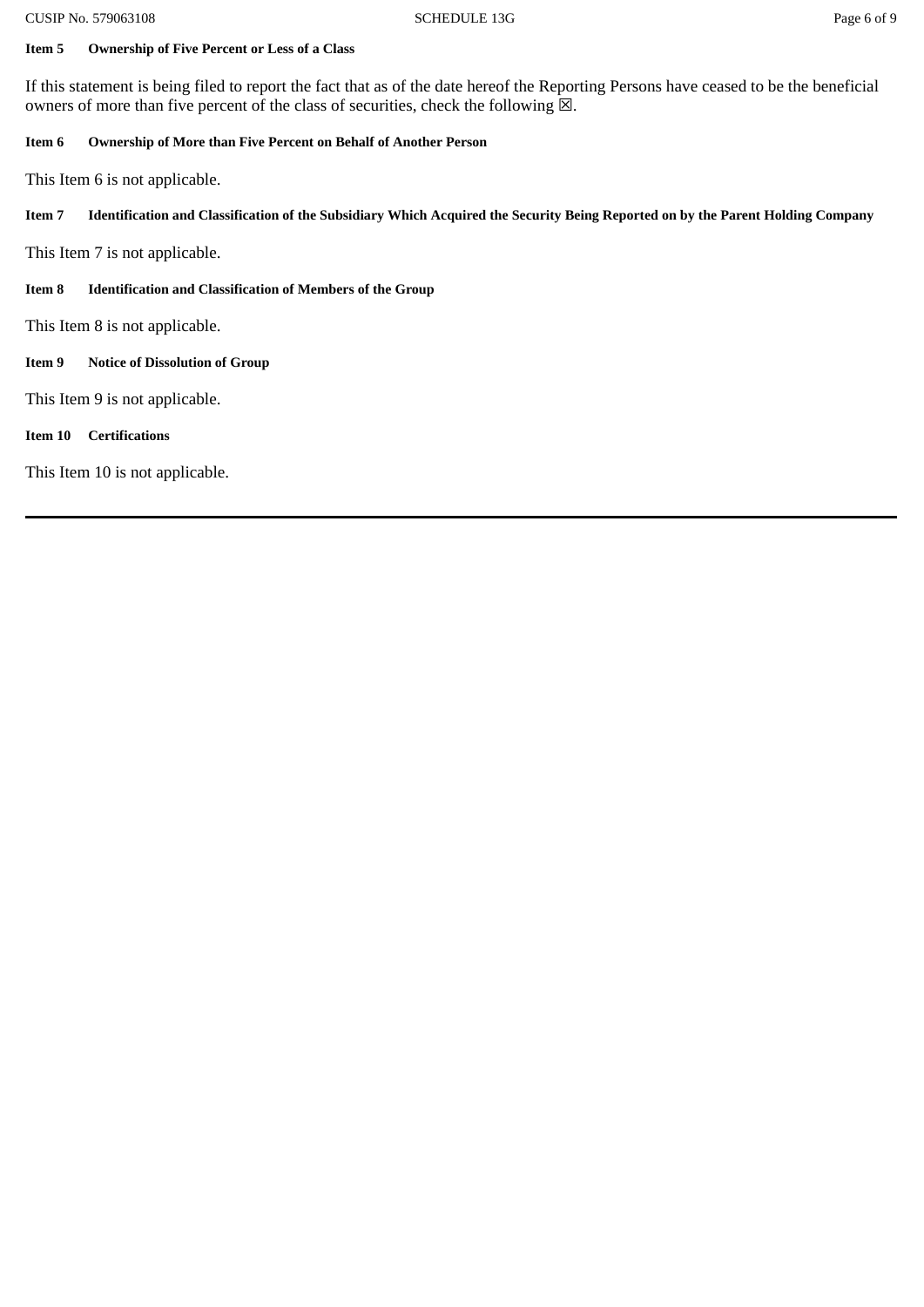#### **SIGNATURE**

After reasonable inquiry and to the best of my knowledge and belief, I certify that the information set forth in this statement is true, complete and correct as of March 11, 2022.

#### **GIC PRIVATE LIMITED**

| By: /s/ Celine Loh Sze Ling  |
|------------------------------|
| Name: Celine Loh Sze Ling    |
| Title: Senior Vice President |
|                              |
| By: /s/ Diane Liang Weishan  |

Name: Diane Liang Weishan

Title: Senior Vice President

#### **GIC SPECIAL INVESTMENTS PRIVATE LIMITED**

By: /s/ Chan Hoe Yin Name: Chan Hoe Yin Title: Director

#### **SNOWLAKE INVESTMENT PTE. LTD.**

By: /s/ Cynthia Lau

Name: Cynthia Lau Title: Director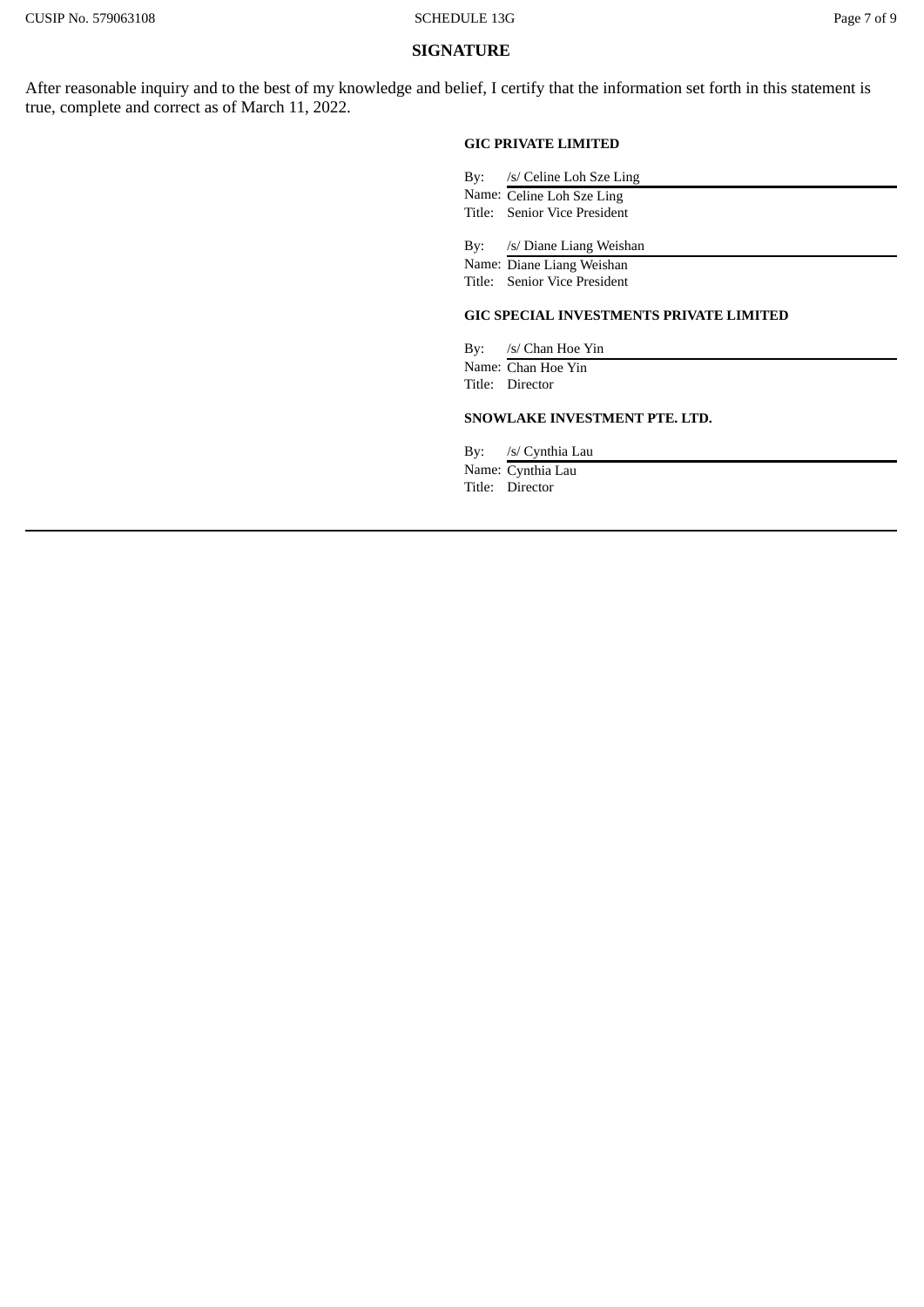## **LIST OF EXHIBITS**

| Exhibit | Description            | Page     |
|---------|------------------------|----------|
| A       | Joint Filing Agreement | $\Omega$ |